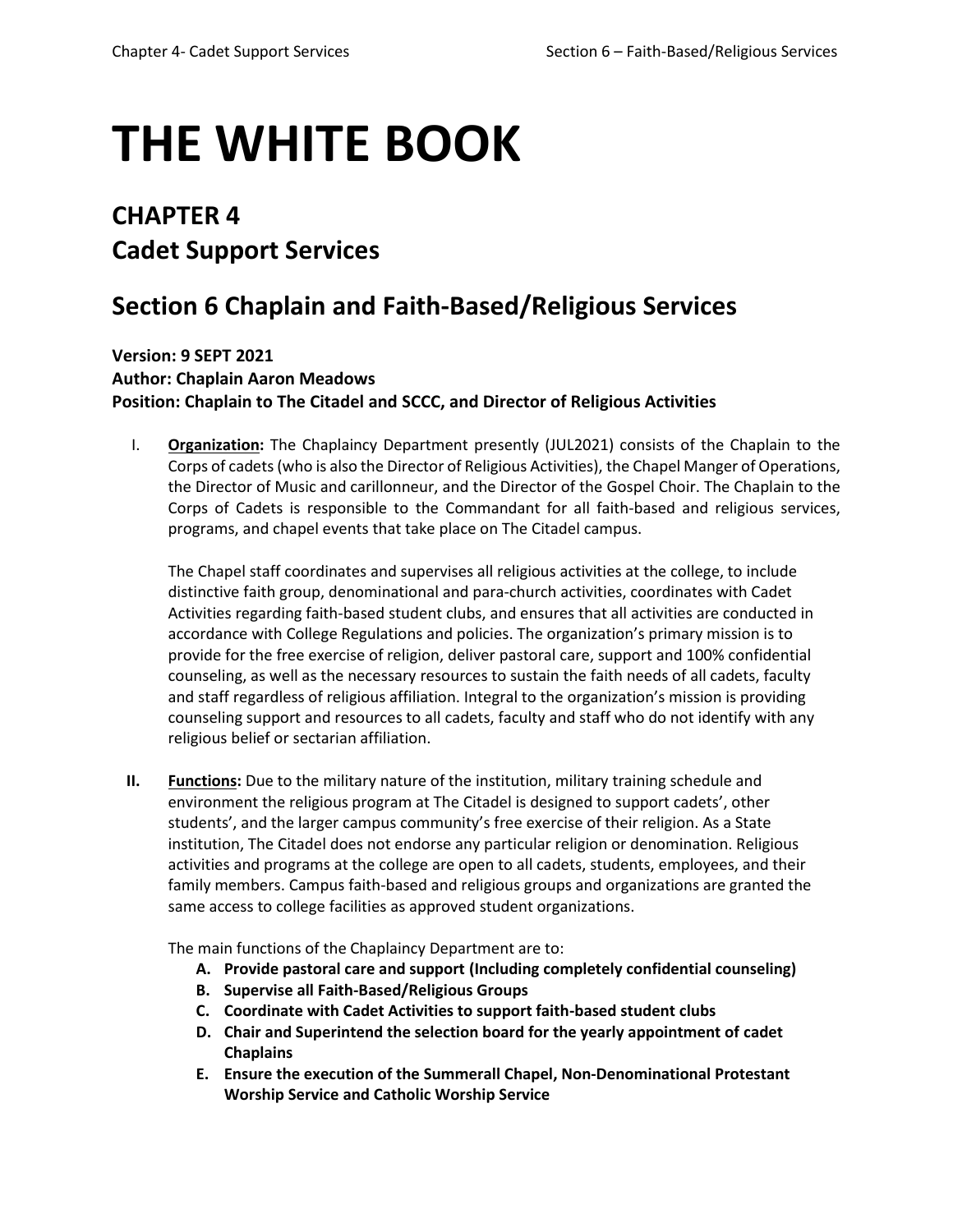- **F. Administer the awarding of Special Orders for Religious/Faith-based reasons**
- **G. Oversee Summerall Chapel Color Guards**
- **H. Manage the Ushers Program**
- **I. Manage the Sexton Program**
- **J. Manage the Chapel Music Programs**
- **K. Maintain Chapel Recognition Program**

### **III. Procedures:**

- **A. Provide pastoral care and support** 
	- **1. Privileged (confidential) Communication:** Pastoral care and support encompasses providing confidential communication between the Chaplain to The Citadel and any member of the Citadel community seeing the Chaplain in his/her capacity as the Chaplain. Confidential communication shared with the Chaplain cannot be shared with a third party unless the Chaplain has the explicit informed permission of person whose communication is protected by the privilege to share that information with a specific third party.
	- **2. Completely Confidential Pastoral Counseling:** The counseling requested of the Chaplain may or may not be of a religious nature, depending on the needs presented. The Chaplain is available to talk about whatever concerns are presented and help to address those concerns and connect the counselee to other resources to ensure they get the help they need.
	- **3. Student/Campus Advocacy –** The Chaplain and Chapel staff work to advocate for the needs of the campus community. This includes the advocacy for free exercise, but also any needs that present themselves. The Chapel coordinates with CARE, Title IX, TAC officers, CADIC, the Counseling Center, the Department of Psychology, PSAF, outside helping agencies, academic departments, HR, etc. to ensure student/Citadel campus community needs are taken care of.
	- **4. Religious Services:** Regular, weekly worship services at The Citadel are provided at Summerall Chapel, as follows:
		- i. Christian Non- Denominational (Protestant): Sundays 0900
		- ii. Catholic: Sundays 1900 (Sacrament of Reconciliation, 1830)
		- iii. Anglican Eucharistic Service: Mondays 1830
	- **5. Religious Retreats:** The Chapel supports off campus faith-based retreat opportunities offered by the various faith groups. Students can participate in one such retreat per semester. The Chapel may on occasion offer such a retreat.
	- **6. Prayer Gatherings:** The Chaplaincy Department sponsors regular formal/informal prayer meetings or gatherings. Notices are posted to inform any interested individuals.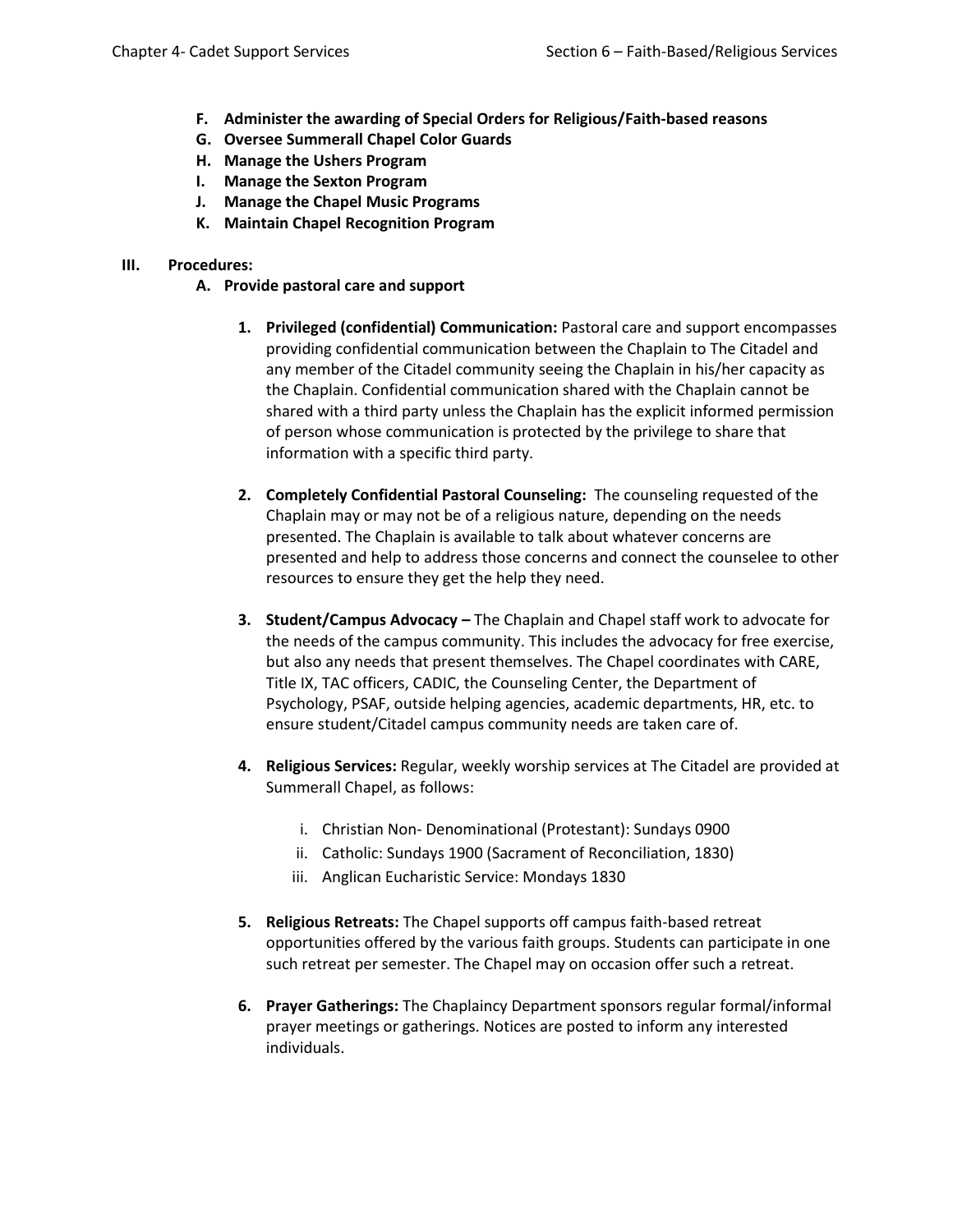- **7. Religious Studies:** Topical or book specific religious studies may be sponsored by the Chaplaincy Department. These religious studies are faith-specific in nature. Notices are posted to inform any interested individuals.
- **B. Supervise all Faith-Based/Religious Groups:** It is impossible for the Chaplain to provide for all the various "free exercise" needs of students living on campus. Additionally, due to the military schedule and inaccessibility for proper transportation to off campus worship options, the Chapel Department partners with and supports faith-based and religious groups coming on campus to provide for the "free exercise" needs of our cadets and wider campus community. A faith-based group must be sponsored by a national collegiate organization or proper denominational authority and meet the needs of a faith group preference on campus. Upon compliance with background checks and fulfilling training requirements at The Citadel, coordinated by the Chapel staff, the faith group will be chartered and authorized to conduct its religious activities.

Mondays and Thursdays from 1830-1945 are the standard authorized times for distinctive faith-based and religious groups to meet. The need for meaningful access to distinctive faith services, the size, number, and logistical requirements of the faithbased and religious groups that serve Citadel cadets all necessitate that availability and predictability be lent to these meetings. No mandatory cadet activity may be scheduled during these time as to inhibit a cadet's attendance at faithbased/religious activities unless approved by the President, Provost, or Commandant.

Faith-Based Campus Ministry Groups, include:

- o − **African Methodist Episcopal**
- o − **Anglican**
- o − **Baptist Collegiate Ministry**
- o − **Catholic Campus Ministry**
- o − **Episcopal (TEC)**
- o − **Jewish Student Union**
- o − **Latter-Day Saints**
- o − **Lutheran Student Movement**
- o − **Muslim Student Association**
- o − **Orthodox Christian Fellowship**
- o − **Presbyterian Journey: (PCUSA)**
- o − **Reformed Campus Fellowship**
- o − **Charleston Wesley Foundation (United Methodist)**
- o − **Alpha Christian Ministries**
- o − **VALOR (Campus Crusade for Christ Military Ministry)**
- o − **Campus Outreach**
- o − **Officer's Christian Fellowship**
- o − **The Navigators**
- o − **Fellowship of Christian Athletes**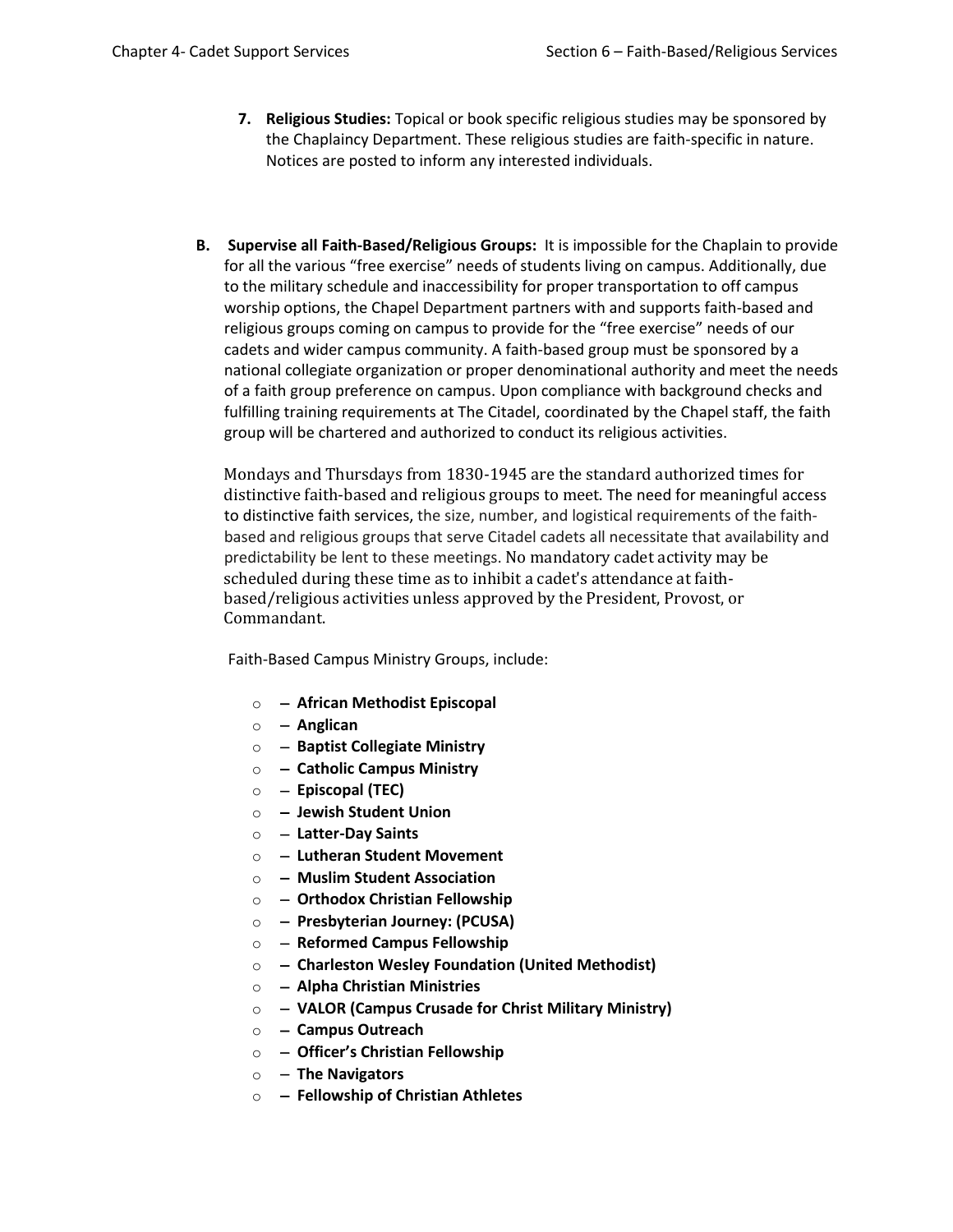- o − **Bible Study Fellowship**
- o − **Young Life**

**Note: In addition to those listed, numerous churches, synagogues, and other houses of worship provide weekly opportunity for worship off campus. Contact the chapel office for more information (843-953-5049).** 

**C. Coordinate with Cadet Activities to support faith-based student clubs:** In addition to the faith-based groups who come on campus, cadets and other Citadel students may wish to form a cadet club around a specific religious interest. These clubs would fall under the Cadet Activities department as a campus club. Due to their religious affiliation the Chapel will coordinate and assist Cadet Activities in supporting and helping advise these student clubs.

# **D. Chair Superintend the selection board for the yearly appointment of cadet Chaplains**

**1. Purpose -** Cadet Chaplains (Historically, Religious Officers) to assist the Regimental and Battalion Commanders in establishing, executing, and evaluating a cadet Ministry Plans that optimizes the ability of each cadet in the regiment to practice their religious "free exercise" rights according to their faith and conscience and to excel in the moral-ethical pillar. Cadet Chaplains report to and support the Chaplain to the Corps of Cadets. Cadet Chaplains serve on battalion staffs and Regimental staff. There is one Cadet Chaplain assigned per battalion and a Regimental Cadet Chaplain. All Cadet Chaplains are First Class cadets.

Specific responsibilities include:

- Create a Ministry Plan that is informed by a spiritual needs/health assessment of the Corps of Cadets, meets the needs of the SCCC Chaplain's Campus Ministry Plan, and is in accordance with the scope of the Regimental Commander's leadership.
- Keep the Chaplain informed about matters involving Chaplain support to the corps.
- Under guidance of the Chaplain of the SCCC, establish and maintain liaison with campus ministries, cadet religious clubs, and other religious and moralethical offices such as the Krause Center.
- Informs cadet leadership about key religious holidays, holy days and events, the spiritual climate of the Corps, and make recommendations about their operational impact.
- Are a resource to cadets seeking general counsel on religious, moral-ethical, and spiritual matters and refer them to more specific resources as required.
- Maintain a clear line of communication with the Human Affairs team and command teams in order to best serve cadets in emotional, moral-ethical, and spiritual crises in collaborative and synergistic ways.
- Establish an active ministry of presence to all cadets in the Battalion, specifically familiarizing knobs with the Campus/Regimental/Battalion Ministry Plans and campus ministry resources as a part of Challenge Week orientation.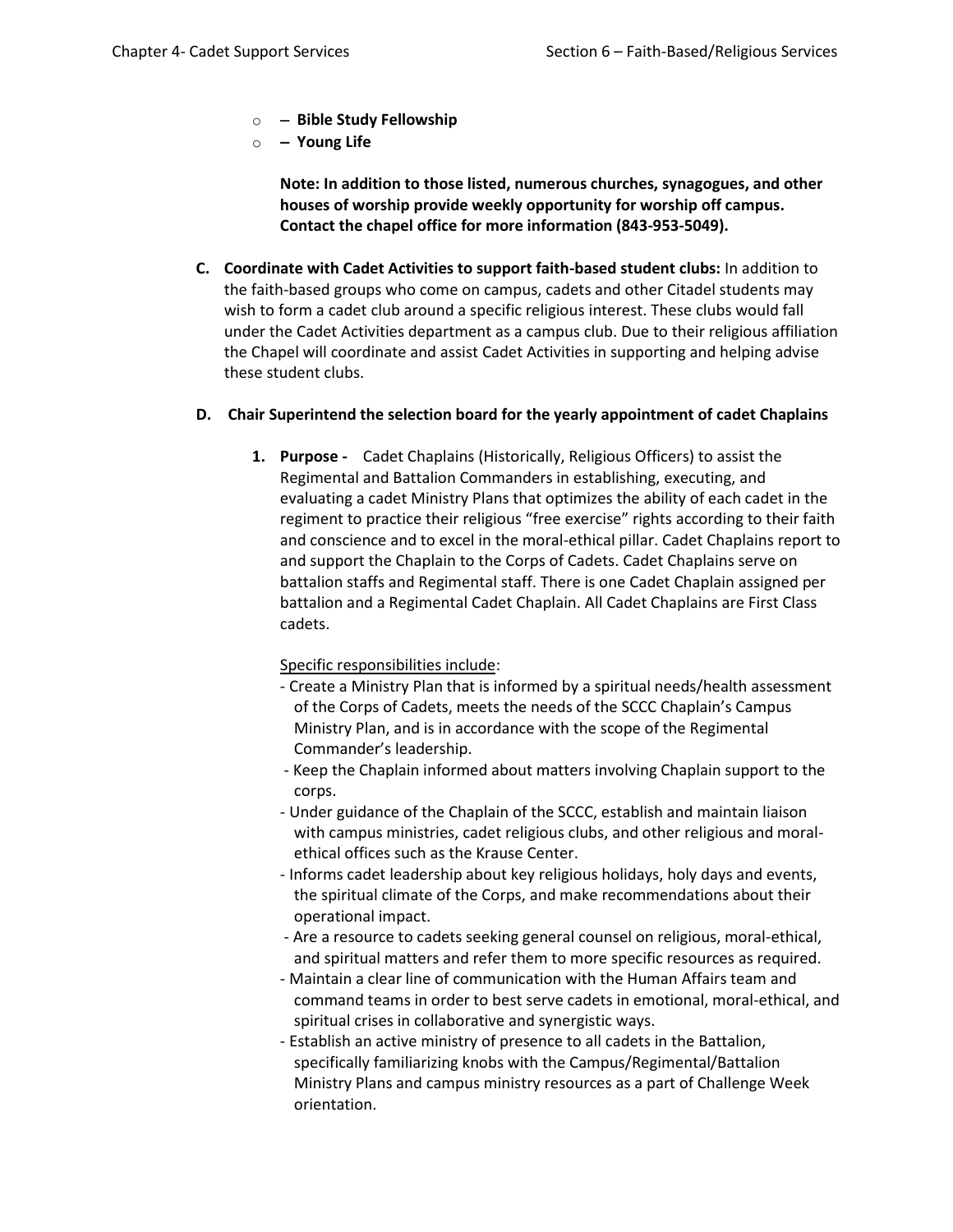# **2. Application process:**

- **a.** Selection Process: During the early part of the spring semester, all interested Second Class cadets are required to complete the CQR and express their interest to be a candidate for consideration by the cadet Chaplain Selection Board. The basic requirements for service are:
	- **i.** Be performance, conduct, and academically proficient.
	- **ii.** Demonstrate spiritual maturity and active engagement in the religious life at the Citadel.
	- **iii.** Be an academic senior at the outset of the fall semester.
- **b.** All interested cadets are scheduled to interview with the selection board.
- **c.** Upon selection by the selection board, the Chaplain will confer with the Battalion TAC officers and Battalion/Regimental commanders to ensure those selected will be a good fit on the respective staffs. Upon consultation with those entities the final slate of names will be submitted to the commandant by the Chaplain for final approval.

# **E. Ensure the execution of the Summerall Chapel, Non-Denominational Protestant Worship Service and Catholic Worship Service**

The Chaplain will ensure there is a Protestant and Catholic worship service on campus each week when students are present. These services will either be conducted by the Chaplain or coordinated to be offered by authorized clergy.

#### **F. Administer the awarding of Special Orders for Religious/Faith-based reasons**

#### **Special Orders for religious reasons may be awarded, as follows:**

- **1.** Faith Based/Religious Weekend Retreats: Authorized Campus Ministry Groups may sponsor retreats during the school year. Cadets desiring to attend said retreats submit their names to the particular group they want to go on the retreat with and a roster is submitted to the Chaplain's department with an official request form for Special Orders.
	- **a.** Cadets with academic deficiencies may be required to perform study hours on the retreat. These will be coordinated with the appropriate representative of the Provost.
	- **b.** A cadet can only receive one approved Special Orders per semester for a religious retreat.
	- **c.** Retreats in the local area will not be allowed to begin special orders until after parade (if held). Retreats over 3.5 hrs travel time from campus will normally be granted to begin special orders after the last academic duty for the day.
	- **d.** Faith based retreats will not be approved for: Homecoming weekend, Parent's Weekend, Commandant's Inspection Weekend, President's Inspection Weekend, and Corps Day Weekend.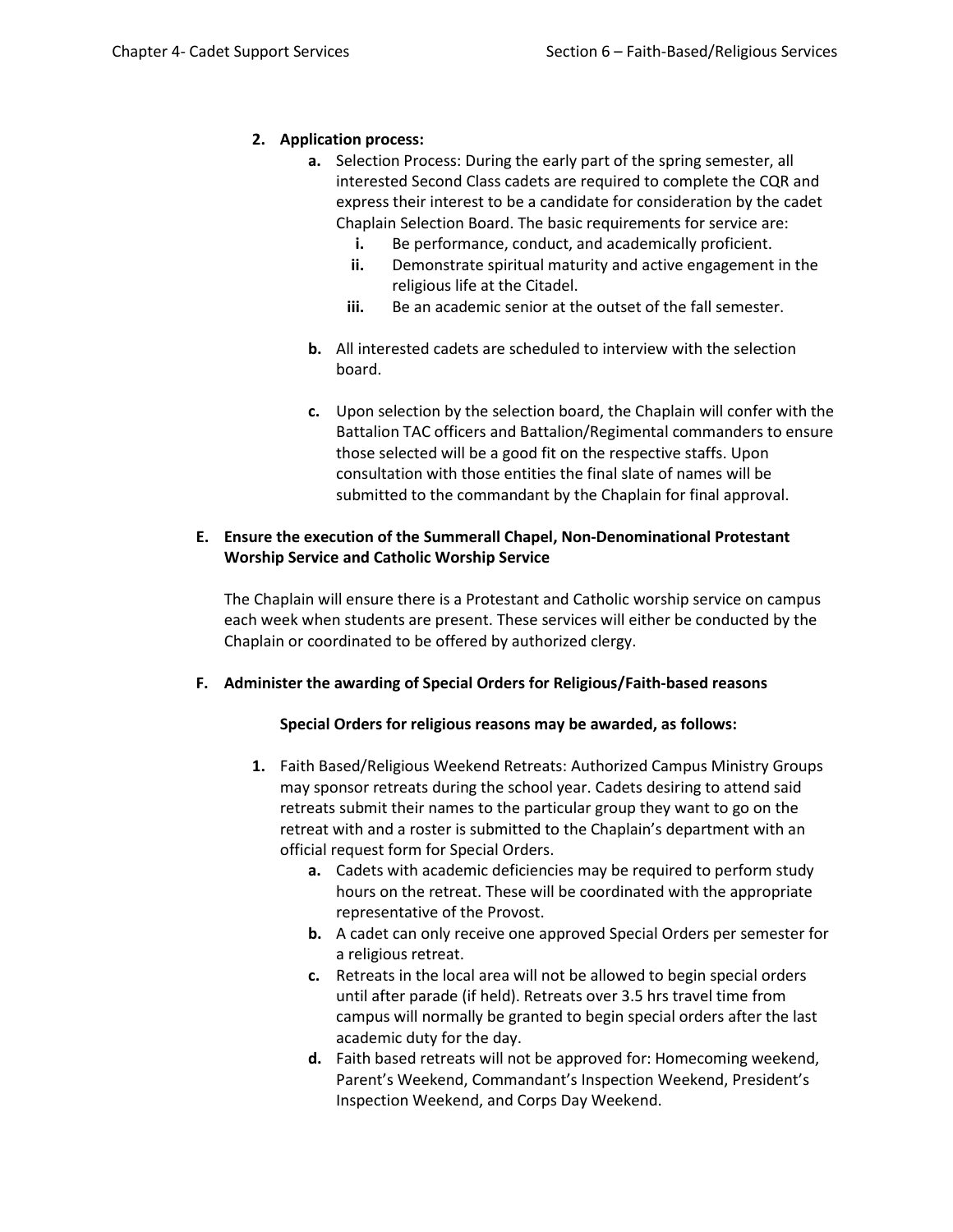- **2.** Personal requests: Individual cadets may submit Special Orders request for ongoing weekly activities at a religious service. The orders are submitted once, covering the designated activity (day of week and time) covering the entire semester.
	- **a.** Said Special Orders request must be verifiable with the sponsoring religious organization.
	- **b.** The Special Orders normally cannot cover overnight stays.
	- **c.** The requesting cadet normally cannot have a conduct deficiency.
	- **d.** The Special Orders request is submitted each semester.
- **3.** PLEASE NOTE: The Chaplain's department only submits weekend-long Special Orders for individual requests as it pertains to religious holidays and/or holy days of obligation after consultation and approval of the cadet's chain of command.

# **G. Oversee the Summerall Chapel Color Guards**

- **1. Mission and Purpose:** The Summerall Chapel trains and maintains a Color Guard that has two major functions. The first is to post and retreat the colors at various services and functions. The second is to serve as the official sword arch for chapel events.
	- **a.** Worship Services/Special Functions– The color guard (Specific subgroups can be established for the Protestant and Catholic worshipping communities, but all members of these sub-groups must be trained and part of the Summerall Chapel Color Guard)
	- **b.** Sword Arches The Summerall Chapel Color Guard will be the official sword arch for ceremonies. Cadets will be paid per the established chapel policies and the Color Guard commander will be the POC for these events.
- **2. Selection**
	- **a.** The Color Guard will conduct a training and selection process approved by the Chaplain each year. The guidelines for being selected and maintaining a position on the Color Guard will be maintained by the Chapel Office.

# **H. Oversee the Ushers Program**

Ushers occupy a special place of service at Summerall Chapel. Ushers assist during worship services and other ceremonial functions at Summerall Chapel. All ushers and are supervised by a head usher who is a Second-Class cadet. The ushers can also be broken into teams and supervised by Third or Second Class cadets. Ushers are initially recruited for service during Challenge Week. The ushers will be trained by the head usher under the supervision of the Chaplain and cadet Chaplains. Throughout the course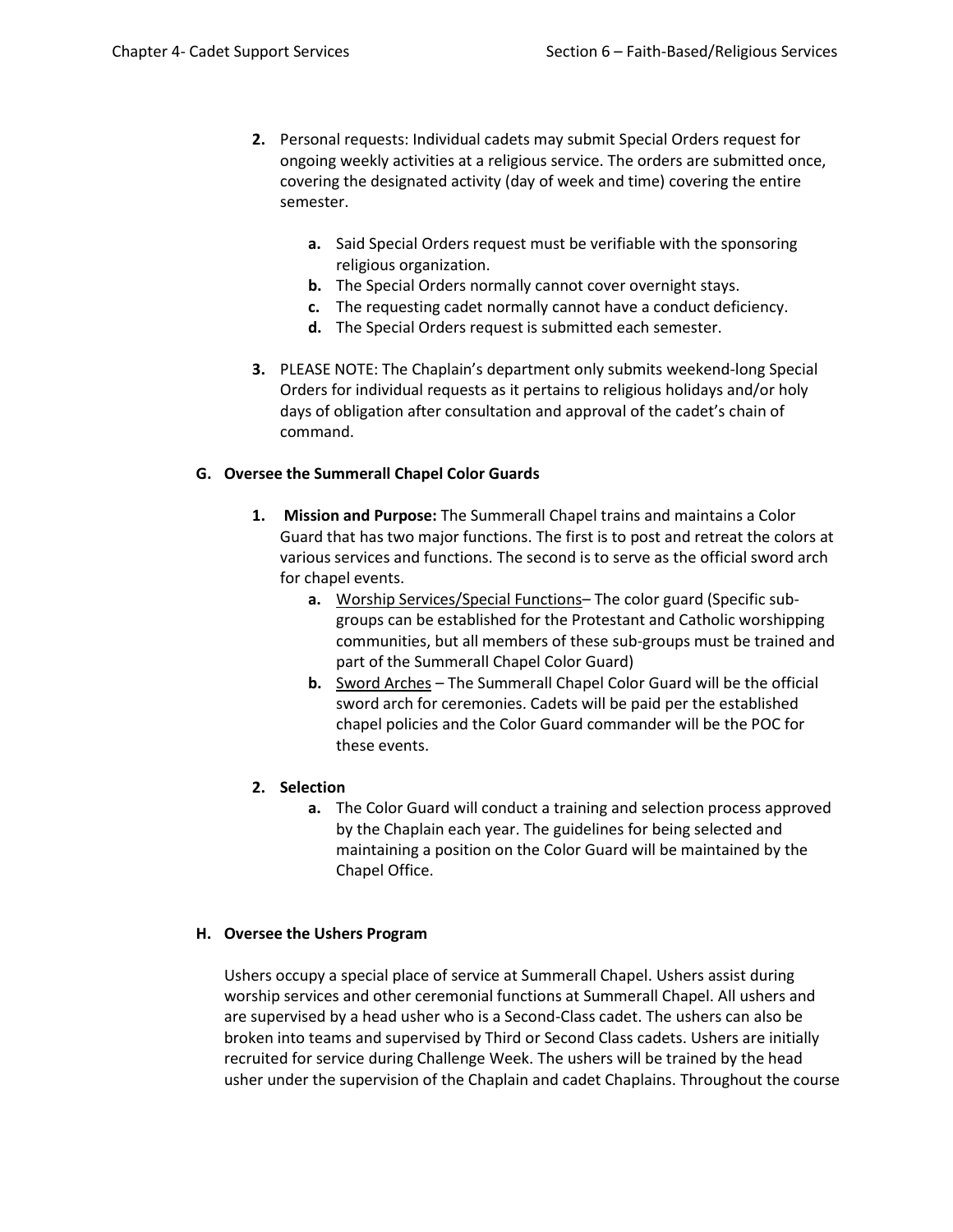of their service, ushers may be entitled to an overnight or a weekend, depending on their commitment and quality of service.

#### **I. Oversee the Sexton Program**

The Summerall Chapel sexton is a paid position. A sexton is trained as a subject matter expert in providing consultation and support and direction for weddings, funerals, memorial services and other ceremony-specific events conducted at Summerall Chapel.

- i. Supervision and training: Sextons are under the direct supervision and training of the Chaplain and/or designee (normally the wedding coordinator).
- ii. Recruiting: Interested candidates make application with the Summerall Chapel Office. All interested cadets are encouraged to apply.

# **J. Oversee Music Programs**

**Mission and Recruiting:** Summerall Chapel provides avenues for engagement in a number of music programs that support a variety of religious programs and services. These activities are under the direct supervision of Summerall Chapel's Director of Music. Opportunities exist in the following areas:

- i. Praise band team: This group provides contemporary music. This group supports the Non-Denominational (Protestant) worship services.
- ii. Protestant Choir and Ensembles: This choral group supports the Non-Denominational (Protestant) worship services as a choir or smaller ensembles.
- iii. Carillon Players: If you have general proficiency in reading music and have some background in keyboards, you may become a student of the carillon. This opportunity will make you proficient in playing The Citadel Carillon. Scholarship opportunities are available to students who play the Carillon.
- iv. Catholic Choir: This choral group supports the Catholic worship services and falls under the supervision of the Catholic campus minister.
- v. Gospel Choir: This choral group provides support for functions taking place at The Citadel and extend their outreach to the greater Charleston community.

#### **K. Maintain Chapel Recognition Program**

**1.** For Official Units of the Chapel (Color Guard, Praise Band, Choirs, Ushers, Sextons) the Chapel Office will ensure recognition of service through religious uniform ribbons, field jacket patches, and overnights/weekends as applicable (approval for awarded overnights and weekends is submitted to the commandant for approval)